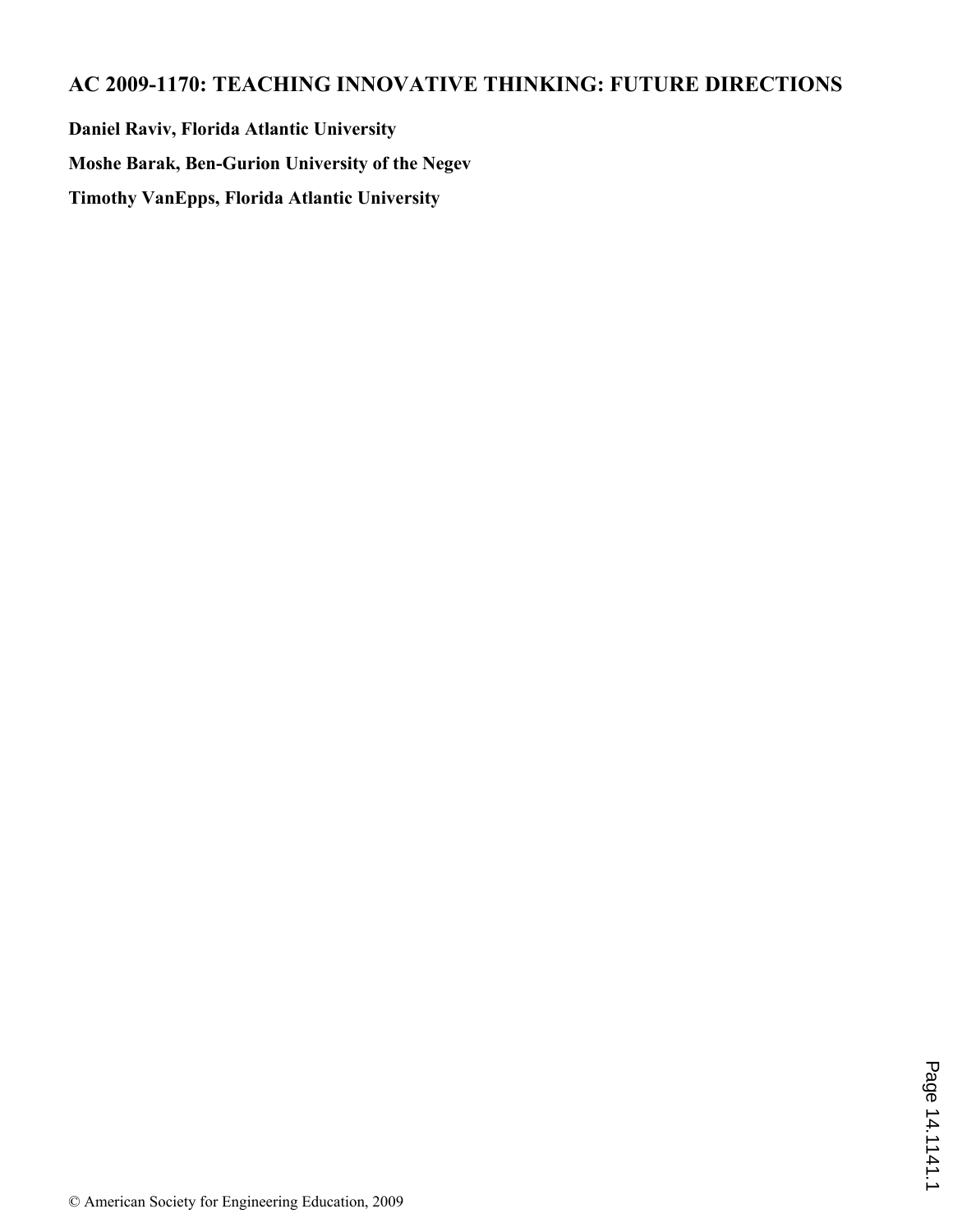# **Teaching Innovative Thinking: Future Directions**

**Daniel Raviv Department of Electrical Engineering Florida Atlantic University, Boca Raton, FL 33431 E-mail: ravivd@fau.edu** 

**Moshe Barak Ben Gurion University, Beer Sheva, Israel E-mail: mbarak@bgu.ac.il**

## **Timothy J. VanEpps College of Engineering Florida Atlantic University, Boca Raton, FL 33431 E-mail: tvanepps@fau.edu**

### **Abstract**

This paper focuses on enhancing innovative thinking skills of undergraduate engineering students. We present a "big picture" view on this subject and suggest specific ways for implementing it.

The paper addresses the following three major questions:

- 1. What are the most relevant skills to become more innovative?
- 2. What kind of environment, curricula, and activities are essential to enhance these skills and stimulate innovation?
- 3. How can the identified environment, curricula, and activities be implemented and assessed?

For engineers of the future, technical capability alone will no longer be a distinguishing feature. Clearly, a broader-based educational experience that teaches leadership, innovation, and entrepreneurship is required in an environment that enhances and extends "non-traditional Engineering" curricula. The "Stay within the lines," "Do not break the crayon" and "Find the 'right' (and only) answer" attitudes are archaic. Instead, we must focus on thinking outside-the-box, taking risks, and being critical thinkers, creative and imaginative. Graduates must be prepared for a work environment that uses socalled "soft skills" and encourages trust and respect for individuals and ideas.

The most relevant skills are clustered in four categories: (a) Problem solving, (b) "Big picture", (c) Personal, and (d) Social.

Following these skill "list", we describe multiple hands-on activity-based innovation modules, each of which aims at specific skills, with focused objectives and outcomes. The modules are divided into ten categories, specifically: Community, Camps, Short Courses, Competitions, Projects, Challenges, Puzzles, Workshops, Meetings, Beyond Engineering, and Business and Industry. Each module is detailed and discussed.

Implementation of a program that deals with the above skills has begun. The College of Engineering and Computer Science began the first cohort of Honors Scholars in the Innovation Leadership Honors Program in the Fall 2008 Semester. The program overlays the existing curricula and provides a select group of students an enhanced background and training in innovation, entrepreneurship, leadership, and communication. The status of the program is reported here.

The paper concludes with some additional suggestions for implementing and assessing the skills and activities.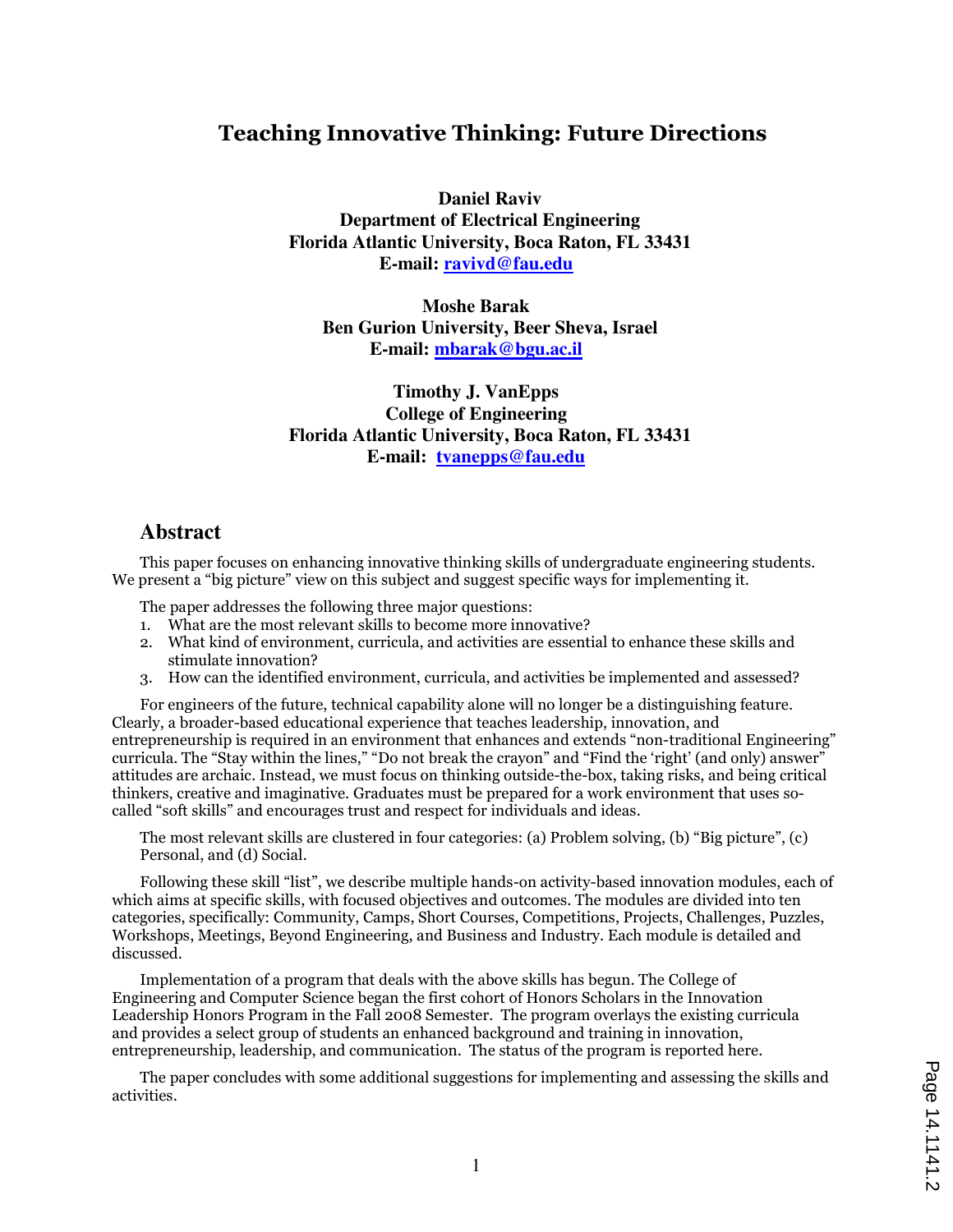# **Teaching Innovative Thinking: Future Directions**

# **Introduction**

For engineers of the future, technical capability alone will no longer be a distinguishing feature. Clearly, a broader-based educational experience that teaches leadership, innovation, and entrepreneurship is required in an environment that enhances and extends "non-traditional Engineering" curricula. The "Stay within the lines," "Do not break the crayon" and "Find the 'right' (and only) answer" attitudes are archaic. Instead, we must focus on thinking outside-the-box, taking risks, and being critical thinkers, creative and imaginative.

The so-called "soft skills" not previously associated with technical people have become vital workplace tools. New graduates must be prepared for a work environment that breaks down feelings of anonymity and encourages trust and respect for individuals and ideas. Graduates are now called upon to contribute to a dynamic global economy. They are sharing projects with colleagues around the world, and must exhibit managerial and entrepreneurial skills with a clearer understanding of other cultures and ethics.

### **Solution**

We have begun the first implementation phase of a project that will:

- Explore the most relevant skills to become more innovative
- Develop multiple hands-on activity-based Innovation Modules, each of which aims at specific skills, and with focused objectives and outcomes
- Aggregate the modules into the curriculum
- Implement and assess of the Innovation Modules

#### The proposed environment will focus on enhancing innovation-related skills such as **(a) Problem solving, (b) "Big picture", (c) Personal, and (d) Social.**

The new student-centered environment will help students to develop a can-do, proactive, innovative mindset; an environment that will light the students' spark of innovation, and provide them with resources to translate their ideas from paper to prototype. This will be achieved using modules composed of multi-sensory activities that will be synthesized to create an interactive, empirical, authentic, and teambased multi-disciplinary experience.

The environment will emphasize interaction with a cultural-, racial- and age-diverse community. It will be based on building-up interpersonal relationships that will develop as a result of additional supervision provided to the students. This unique "personal touch" feature will not be compromised by using IT-tools. The feeling of belonging experienced by the students will serve to build self-confidence and self-reliance, i.e., qualities of individuals willing to take a risk, think outside-the-box, and develop new and unique solutions to problems and impediments that they will encounter.

The modules are:

- ≠ Community (e.g., help in teaching k-12 students)
- Camps (e.g., cross a real river with a large group and limited resources)
- Short courses (e.g., learn systematic methods for inventive problem solving)
- ≠ Competitions (e.g., build a robot that can autonomously exit a maze…first)
- Projects (e.g., invent a warning system that detects those who do not wash their hands before leaving the bathroom)
- ≠ Challenges (e.g., solve 3-D puzzles)
- Workshops (e.g., discover yourself and appreciate diversity)
- Meetings (e.g., learn about professional societies)
- ≠ Beyond engineering (e.g., listen to music and read books)
- Business and industry (e.g., work with industry)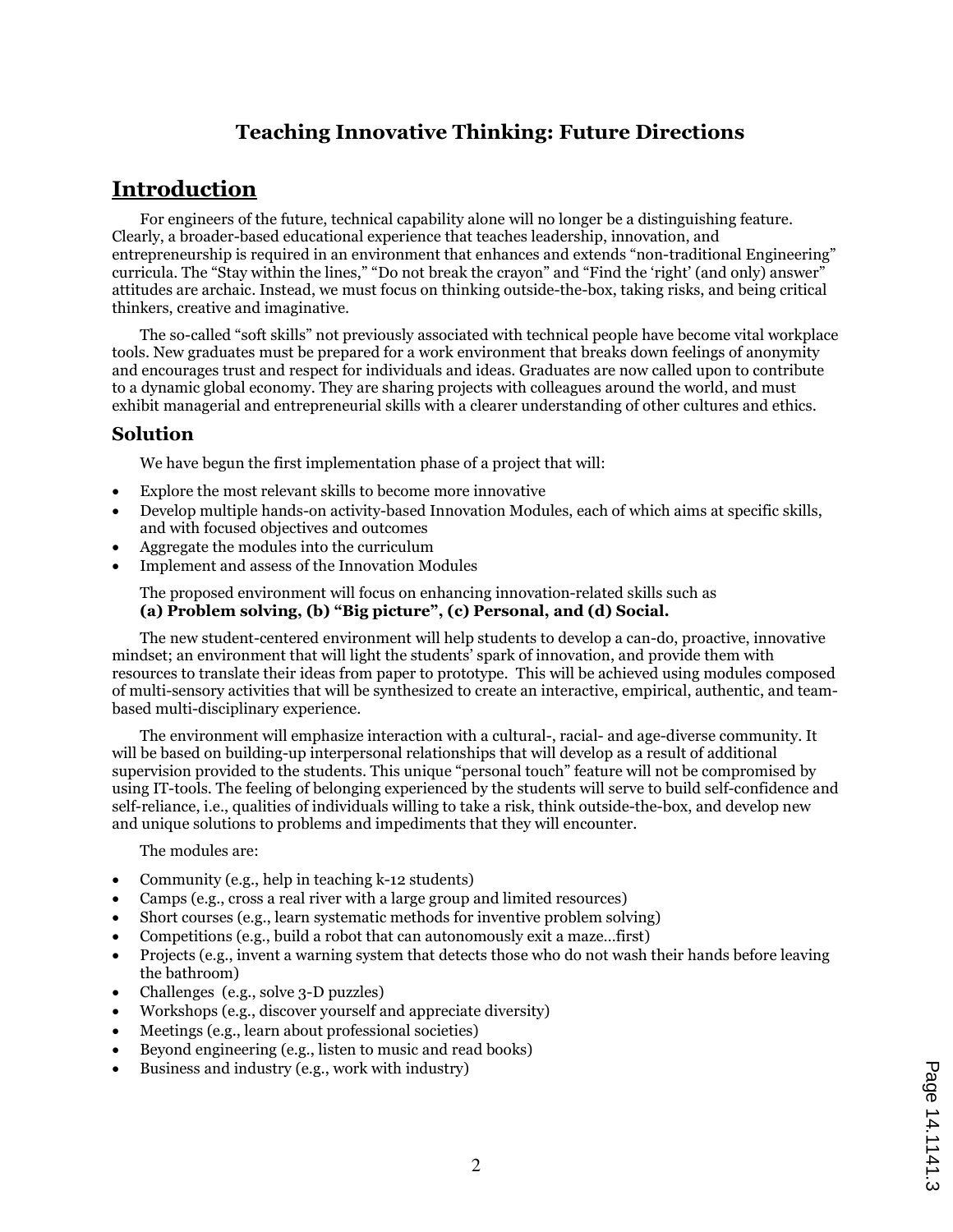#### **Support**

The 25-member Executive Advisory Council of the College of Engineering and Computer Science has recognized the urgency of the national needs and has initiated and supported the development of an Innovation Leadership Program. The intent of this program is to focus greater attention on innovation, leadership and entrepreneurship in the College. This Council, a select group of executive level business, community and technology leaders, is committed to the long-term support of the proposed work, and views it as a part of the larger-scale longer-term Innovation Leadership Initiative.

#### **Broader Impacts**

The simplicity of the new program allows it to serve as a national model, as it can easily be implemented, replicated in part or in its entirety, as well as scaled or modified to fit other schools' needs. It is anticipated that engineering accreditation will evolve to include innovation as well as leadership and entrepreneurship skills, and it is expected that this project will help to accelerate this process.

The program is flexible as it allows for small and large scale changes in its content, the curriculum, and the participation of different faculty and invited scholars from different disciplines and institutions. This particular feature of the program will lead to a change in the university academic culture, i.e., it will encourage the faculty to take calculated risks, be more innovative and to experiment with different teaching methods, allowing for amplification of knowledge and techniques into other, more traditional programs, thereby having a long-term effect on students and society.

#### **Related work**

This proposed program assumes a general understanding of the term innovation, like the definition by the 3M Company "new ideas plus action or implementation which results in an improvement" (Gundling, 2000). It focuses on teaching and learning the ability of becoming a more innovative engineer. Radcliffe (2005) refers to traits and abilities of innovators as an integrative meta-attribute that overarches other traditional engineering attributes. In spite of the fact that this innovation meta-attribute is a multifaceted one, with difficult to quantify effects, it is possible to develop a specific set of innovation skills and to create a list of activities that foster them.

Attempts to weave innovation into the curricula have usually been limited to creative problem solving as in Leach (2005) and Chau (2005). Several colleges have been teaching creativity in different forms, for example Olin College, Penn State, MIT, and Stanford University. In addition, there are ongoing efforts to infuse innovation and entrepreneurship into the engineering curriculum, an effort led by national institutions, such as National Collegiate Inventors and Innovators Alliance (NCIIA) and the Kauffmann Foundation. Steiner (1998) expresses a worry that weaving innovation into the engineering curriculum will lead students into becoming more commercially pragmatic, and steer them away from the engineering paradigm towards functioning "unscientifically in the public world rather than theoretically and scientifically in the special world of engineering." However, due to the accumulated technological advances of the last sixty years we now all live in that "special world of engineering" to which Steiner refers.

Osborn (1963) and Eberle (1977) suggested the SCAMPER method for creative problem-solving, which is primarily a framework for 'playing' with the traits and functions of components in a system, or their interrelations. The method consists of techniques that allow for focused thinking: *Substitute, Combine, Adapt, Magnify, Modify, Put to other uses, Eliminate or divide, Rearrange,* and *Reverse.* 

Altshuler (1988) suggested a comprehensive method for seeking inventive solutions to engineering problems, entitled TRIZ (the Russian acronym for the Theory of Inventive Problem-Solving). This method consists of the following three stages: (a) The resolution of technical and physical contradictions in a system, (b) The evolution of systems, and (c) The reference to the ideal system and ideal solution. TRIZ is often presented in the literature through the "40 Techniques for Overcoming System Conflicts" such as: Segmenting, Extracting, Using Asymmetry, and Combining. The TRIZ method has been implemented in large corporations such as Motorola, Xerox, Kodak, McDonnell Douglas and Rolls Royce.

Building on the roots of SCAMPER and TRIZ, researchers such as Horowitz and Maimon (1997) and Goldenberg et al. (1999, 2002) developed the Systematic Inventive Thinking (SIT) method for problemsolving that can be used in product innovation. Barak and Goffer (2002) have reported how SIT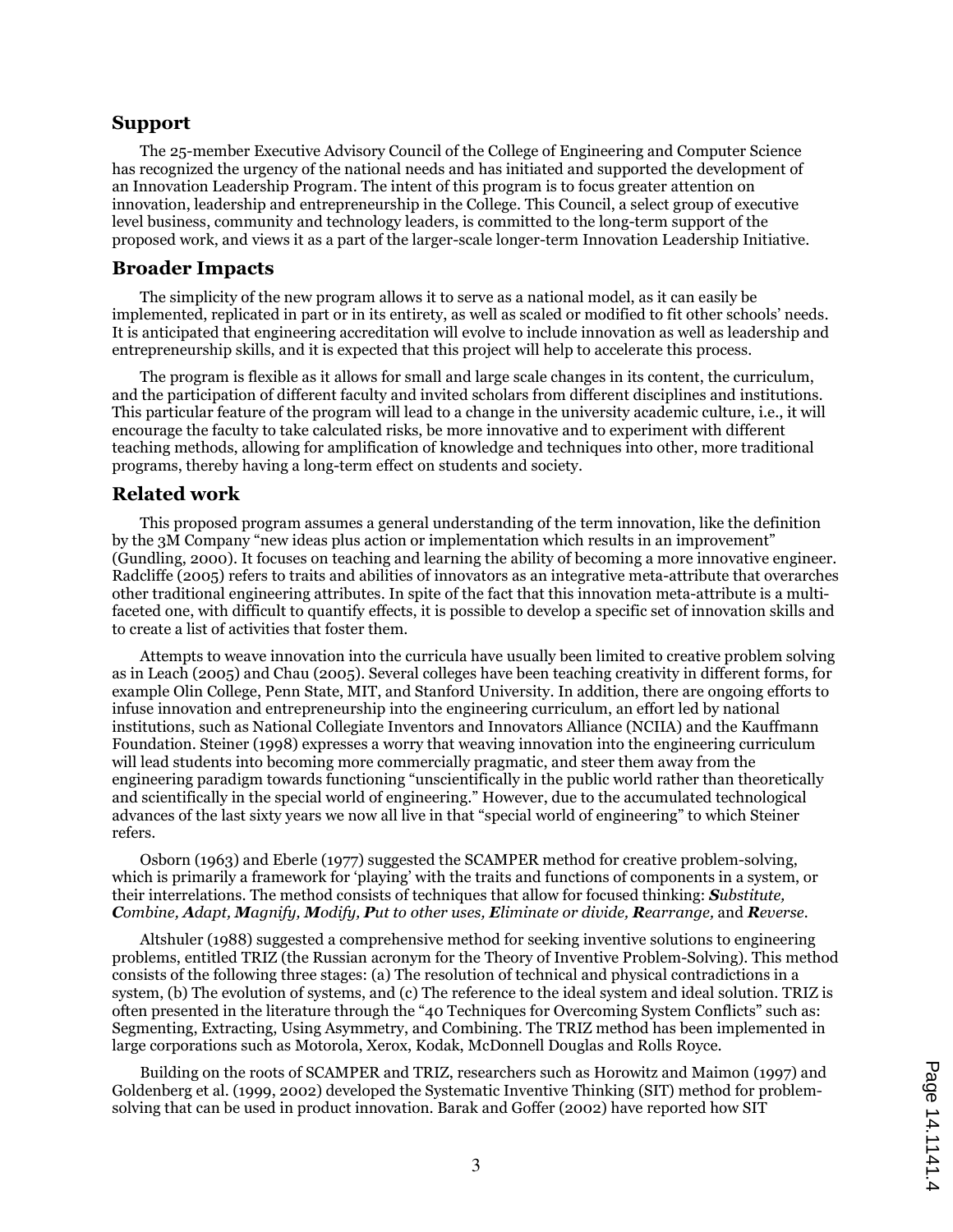workshops led to improvements of specific products.

# **Goals and Objectives**

The short term goal of the program is to enhance innovative thinking and implementation skills of undergraduate engineering and computer science students. The longer term goal is to infuse the engineering curriculum with overarching traits of innovation, leadership, and entrepreneurship, so that, at the end of their formal studies, all engineering and computer science students will become "Innovation Ambassadors" who think and lead innovatively.

The work proposed addresses the following three major questions:

- 1. What are the most relevant skills to become more innovative?
- 2. What kind of environment, curricula, and activities are essential to enhance these skills and stimulate innovation?
- 3. How can the identified environment, curricula, and activities be implemented and assessed?

# **Approach**

## **Description**

Beginning with the end in mind, a list of necessary skills that define an innovative individual will be developed with the help of the Executive Advisory Council. This list of "innovation skills" will be the attributes that the graduates of the program will be expected to acquire. Each of the identified skills will then be associated with activities that specifically demonstrate, teach, and allow the students to experience the benefits of the particular skill. Next these activities will be associated with one or more modules that provide the best means of engaging the students in those particular activities.

A preliminary list of "innovation skills" has been prepared for the purpose of prototyping the proposed program. Figure 1 shows the four main groups of skills that are essential to becoming more innovative.



**Figure 1:** Innovation Skills

They include, but are not limited to:

- **Problem solving and entrepreneurial skills**, such as explorative, divergent, convergent and critical thinking, as well as intuition, estimation, imagination, knowledge integration, and the ability to act on ideas.
- ≠ **"Big picture" skills**, such as the observation of problems in wider contexts, and familiarities with non engineering disciplines.
- ≠ **Personal skills,** such as persistence, curiosity, risk taking, reading and comprehension, humor, teamwork, communication, the cultivation of a positive can-do attitude, as well as life-long, lateral learning and artistic abilities.
- ≠ **Social skills,** such as economic, political, cultural, ethical, and environmental awareness.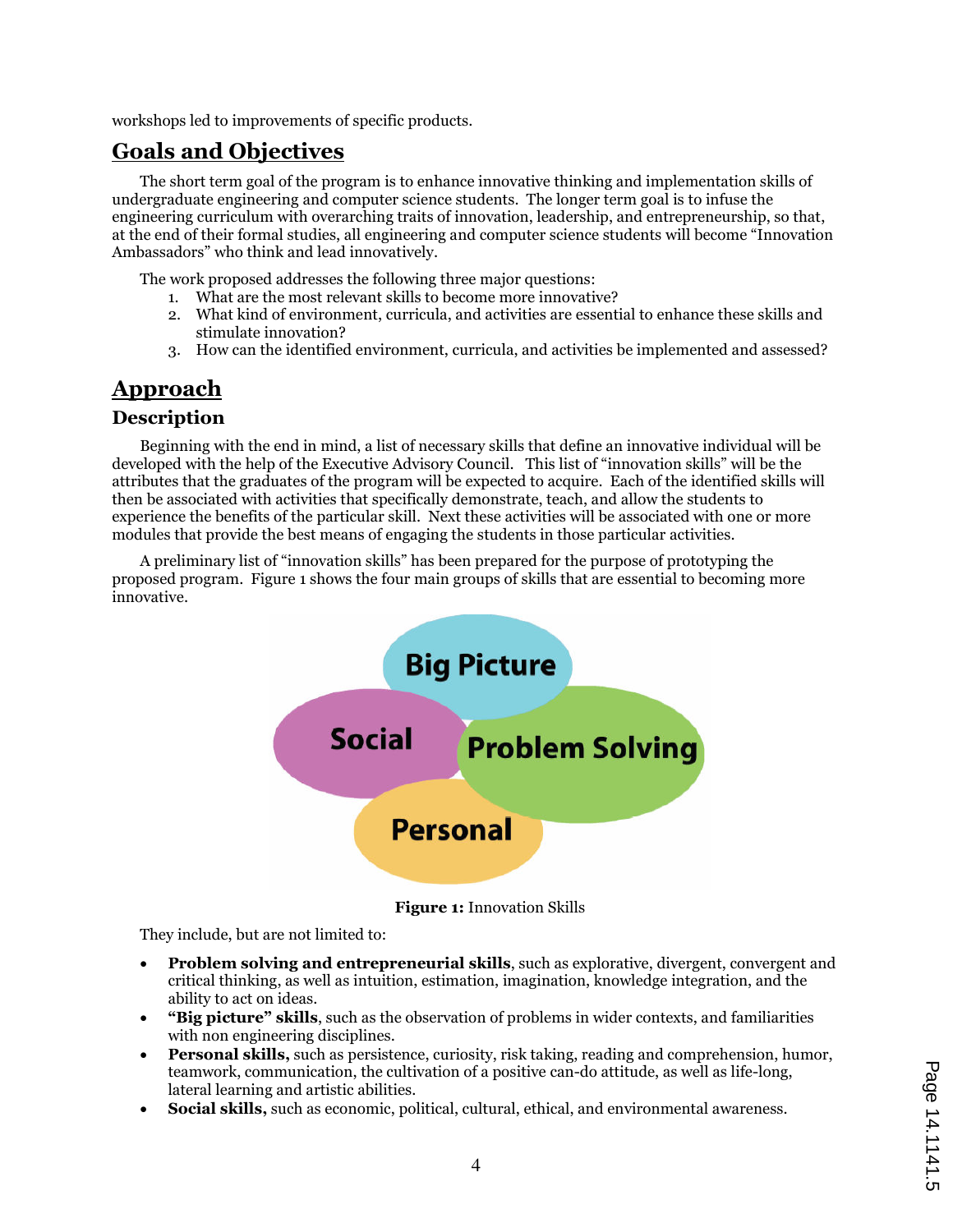Figure 2 shows the ten Module types currently represented in the program prototype that will be designed to stimulate innovative thinking. They will provide the basis for the environment, curriculum, and activities components of this program. Note that even though the focus of this project is on teaching and learning innovation, some activities are suitable for experiencing leadership or entrepreneurship as well.

An example of the association of the skills, activities and modules is shown in Table 1. The x, xx and xxx notation in the "skills" column signifies the relevance of the activities to the specific skills. It must be noted that this list is an intelligent guess based on literature on the subject and accumulated experiences. A more complete list is currently being developed.

Following are brief descriptions of the ten types of modules. Note that a certain type of module, e.g., "Camps" may appear more than once in a cohort's four year program. The difference between the different modules that carry the same name lies in the specific activities that comprise them.

1. **"Community Modules":** Our university unique location allows interaction with a cultural-, racialand age-diverse community for enriching the learning and teaching environment. This module makes use of this diversity and consists of several elements. One of these elements is reaching out to the K-12 community where some of the students in the program will help in teaching technology at local schools. Students from each cohort will be engaged in hands-on laboratory experiments. For example, they might design, build and test miniature bridges using dedicated computer programs; use fiber-optics technology to teach optics and communication basics; or apply computers to control multi-cylinder pneumatic systems. Another "Community" element that will be conducted by other students could be reaching out and helping the elderly community in our geographic region, as well as collaborating with retired professionals to enhance teaching and to help teachers in local schools.



**Figure 2:** Innovation Modules

2. **"Camps Modules":** In one instance students will learn to know each other's qualities including their own and to deal with teaming issues through indoor and outdoor activities. These activities will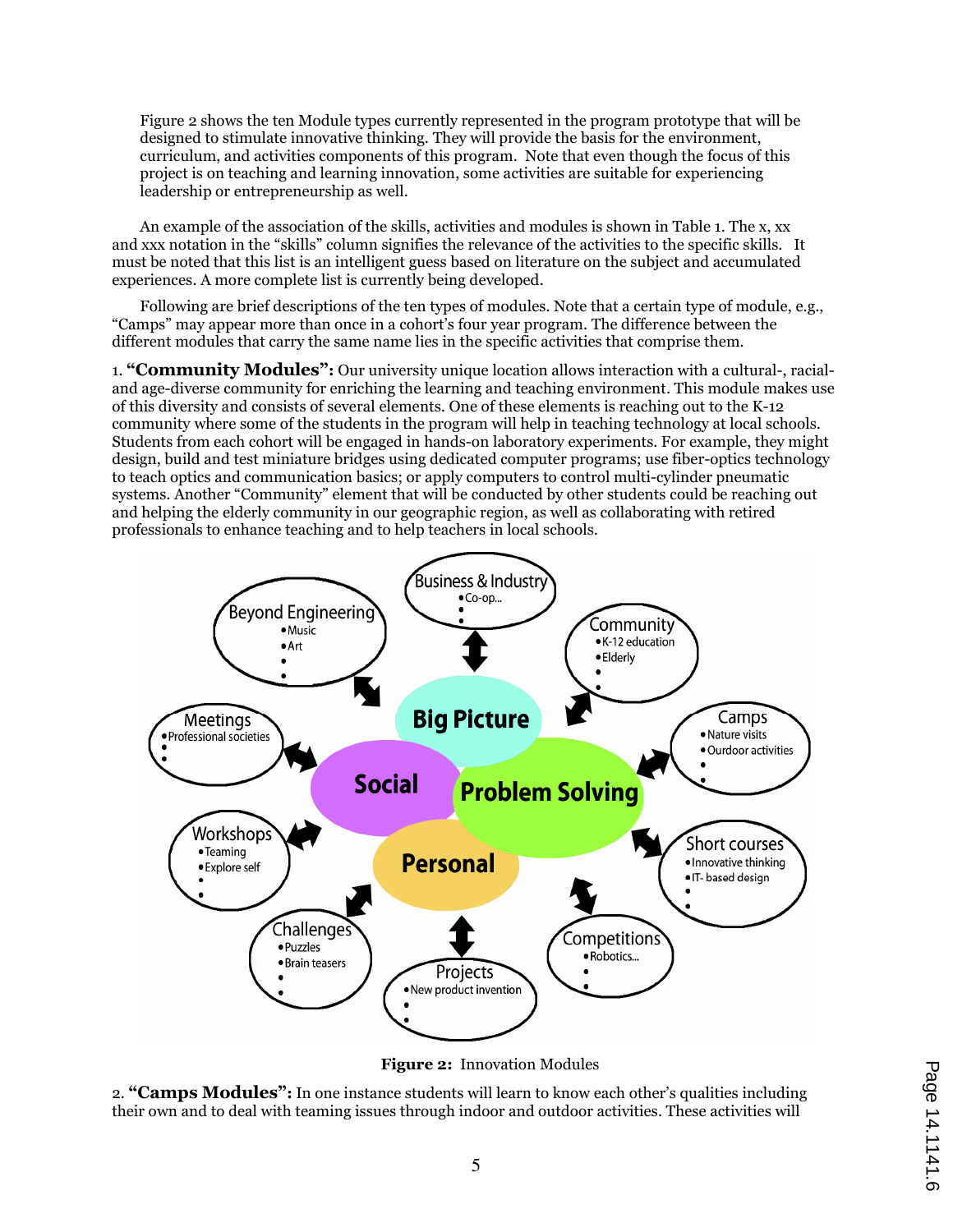include measuring the height of a building using a mirror and ruler, rope-based team-building exercises, crossing an imaginary river with limited resources and large teams, sports activities, and/or the electric maze, an activity where two teams must cross a maze with buzzing floor mats that replace imaginary walls. Other "Camps" opportunities include nature visits, i.e., a set of one-day visits to local, State and National parks. The idea is to experience different problem solving activities outside the laboratory that emphasize the universality and transferability of innovative skills. An example for such team-based activity is crossing a real river using limited resources (e.g., small boat, some short rope, several wooden logs) and multiple constraints (e.g., time limit, max weight allowed on a boat). These nature and outdoor activities will be followed by oral presentations and written reports by the students.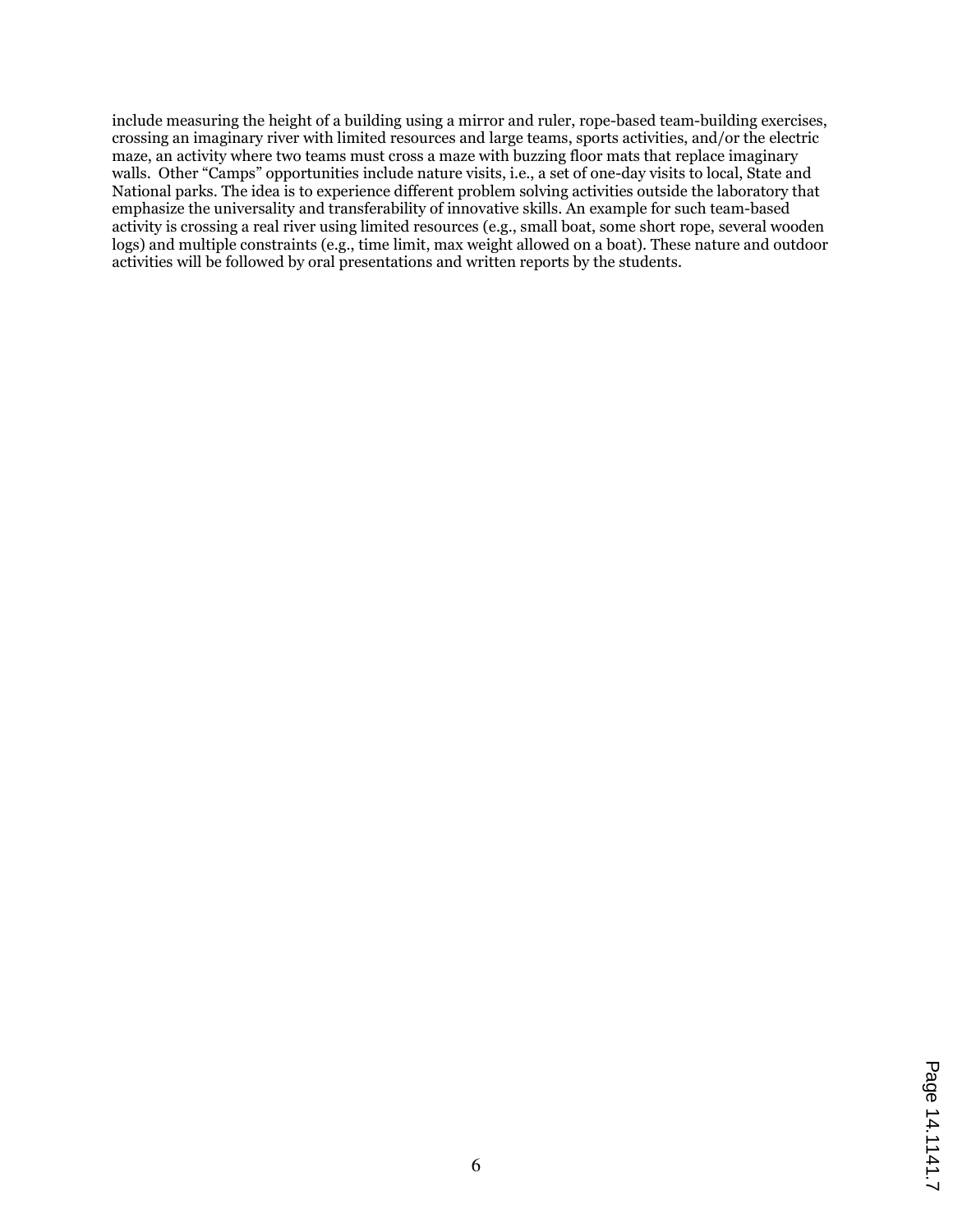| <b>Module</b>         | <b>Activities</b>                                                                                                                              | <b>Skills</b>  |                    |            |            |
|-----------------------|------------------------------------------------------------------------------------------------------------------------------------------------|----------------|--------------------|------------|------------|
|                       |                                                                                                                                                | Big<br>picture | Problem<br>solving | Social     | Personal   |
| Community             | Mentoring & Big Brother/Sister care<br>K-12 Teacher assistants<br>Community projects<br>Elderly assistance                                     | XX             | X                  | <b>XXX</b> |            |
| Camps                 | Creativity boot camp & nature visits<br>Electric maze game<br>Measuring height of the building problem<br>Outdoor teambuilding rope activities |                | XX                 | <b>XXX</b> | X          |
| <b>Short Course</b>   | <b>Innovative Thinking</b><br><b>New Product Invention</b><br>IT-based Database Management                                                     |                | XX                 | X          | <b>XXX</b> |
| Competitions          | YouTube inventors video competition<br>Robotics competition<br>FIRST-type design competition                                                   |                | <b>XXX</b>         | X          | XX         |
| Projects              | Intelligent speed bump<br>"Smart" elevator<br>Hand-washing warning system<br>Solar powered house                                               | XX             | <b>XXX</b>         | X          |            |
| Challenges            | Brain teasers/3D puzzles<br>Constrained driving assignments<br>Rough estimation problems (Fermi questions)                                     |                | XXX                | X          | XX         |
| Workshops             | Self-discovery (personality traits)<br>Corporate culture & you panel discussion<br>Teambuilding<br>Negotiation game                            | XX             | X                  |            | <b>XXX</b> |
| Meetings              | Student professional societies<br>Professional networking<br>Graduate/Professional studies seminar                                             | XXX            |                    | XX         | X          |
| Beyond<br>Engineering | Music appreciation<br>Book reading & discussion<br>Performing arts<br>Drawing on the right-side of the brain                                   | <b>XXX</b>     |                    | XX         | X          |
| Business & Industry   | Internship assignment<br>Student presentations on internships<br>Industry panel discussions<br>Business/Industry projects                      | XX             | <b>XXX</b>         | X          |            |

**Table 1:** Module-activity-skill Relationship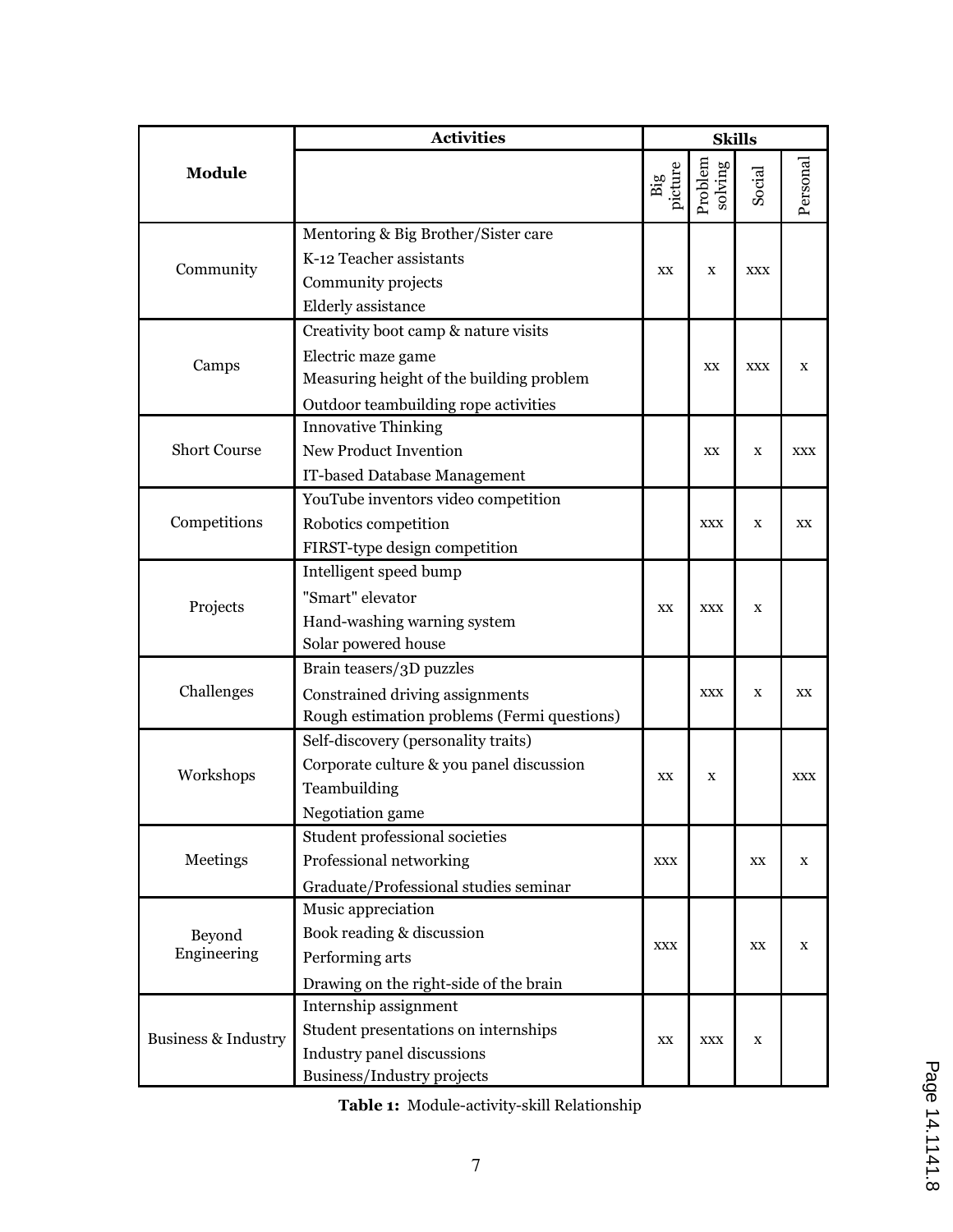3. **"Short Course Modules"** These types of modules are meant to deliver material that normally needs at least 15 hours of teaching and additional 15 hours for self learning, reflecting and practice. The plan is to have two courses which will run during the second year of each cohort. The first course titled: **Inventive and Innovative Problem Solving**, focuses on teaching and fostering methods for inventive and innovative thinking. Specifically systematic methodologies will be presented for thinking out-of-thebox based on well established literature and the cumulative experience of the authors. The following topics could be included in such a short course:

- The idea behind inventive/innovative thinking; Is it teachable? Can it be learned? Inventive/innovative problem-solving as a combination of divergent and convergent thinking.
- Problem exploration and definition.
- Brainstorming: guidelines and practice.
- ≠ 'Systematic Inventive Thinking' (SIT) method derived from TRIZ and SCAMPER. Participants will learn concepts of inventive/innovative problem-solving and new product development, such as, The Closed World principle and heuristics like Inversion, Duplication, and Breaking Symmetry.
- ≠ 8D methodology for innovative Problem Solving. Participants will experience problem solving by exploring ideas in eight different dimensions, namely, Uniqueness, Dimensionality, Directionality, Consolidation, Segmentation, Modification, Similarity and Experimentation.

The material in the course will be complemented with activities from the "Projects", "Competitions", and "Challenges" modules.

The second course is a multi-disciplinary class titled: **Innovative Design in Practice.** This course consists of project-based learning in subjects related to information technologies (IT). The project aims at learning the development of an innovative data system for an existing real-life application. Participants will learn and apply necessary basic programming skills/knowledge to explore and implement innovative solutions. A typical process of developing an information system, often called the ' Project Life Cycle,' is described in Figure 3 (Yourdon, 2007).



**Figure 3:** Project Life Cycle

In this course, student teams will develop a data system for a real-time 911 call handling dispatch system, hospital emergency rooms, a space station, or a dental clinic. In the latter the system will enable the clinic management and employees to store and handle all the information necessary for the business, (customers' medical information, suppliers, stock management, accounting, etc.). The developers will construct a range of databases and a range of interfaces for different users, such as doctors, secretaries and office managers. The design and testing of the system will take place in a fully computerized environment, using software packages such as Computer Assisted Software Engineering (CASE).

The area of information system design is interdisciplinary in nature and suitable for fostering students' innovative thinking in non-engineering areas. In this exercise students will be confronted with issues and problems in diverse areas such as project management, accounting, programming, systemthinking, information technologies, graphics and visualization. Students will deal with socio-economic issues, security and protection of a person's private medical information and the associated ethical considerations and implications. The students will work in teams on the development of relatively simple systems, with the aim of ensuring that each participant will experience the entire project development process and the group will produce a useful and innovative product.

This work provides an excellent opportunity for learning, preparing and posting e-portfolios on the web. Web-based portfolios are a relatively new way for students to describe, explain, reflect, demonstrate, and assess what they have done. It is a new integrative learning experience. The e-partfolios will also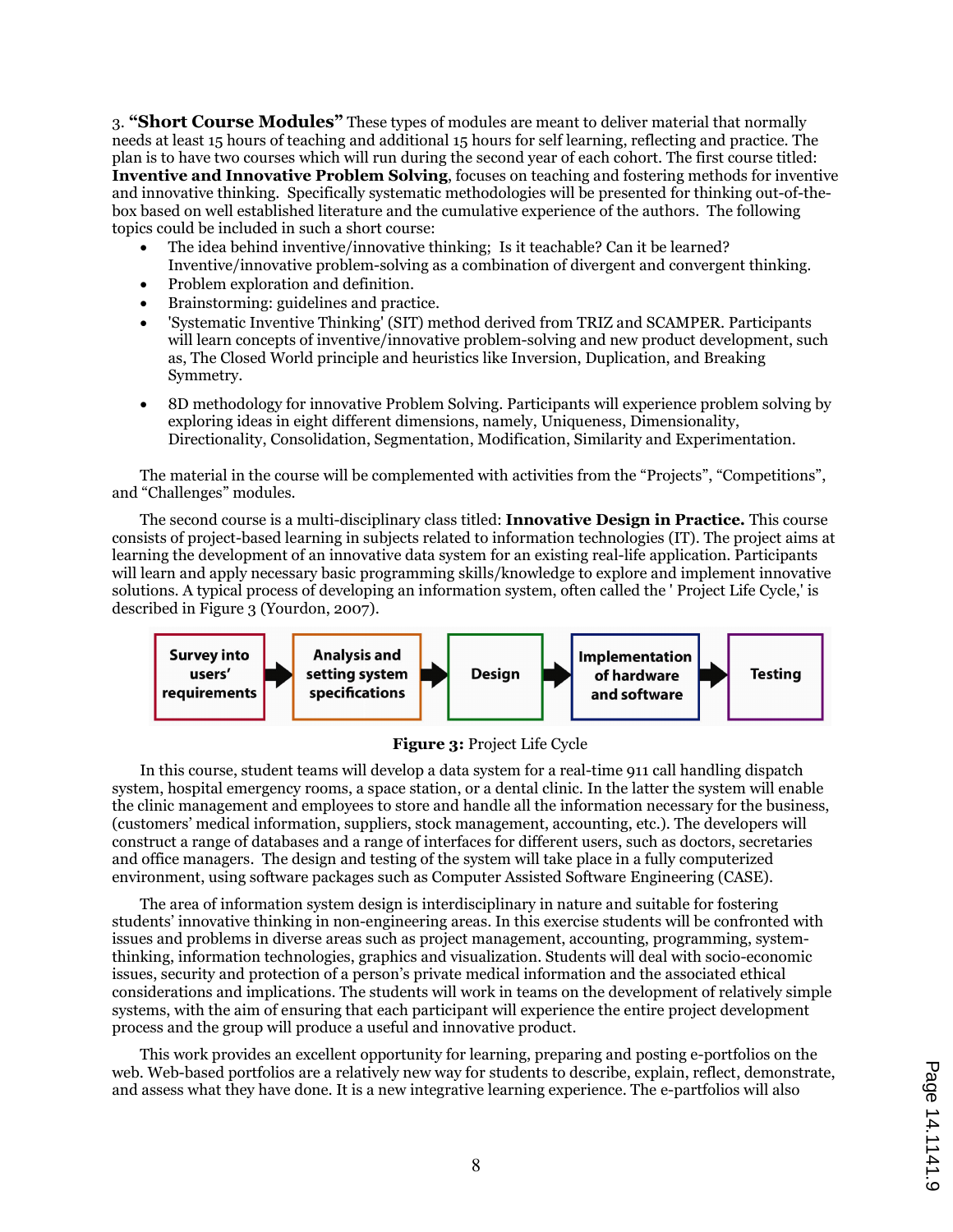allow for a more efficient interaction with faculty and staff at the university, and enrich the advising process.

4. **"Competitions Modules":** These modules are geared towards teaming and communication skills. For example, the Task Force on the Future of American Innovation sponsors a competition for teams to create a short video that presents an inspiring story about scientific innovation in America. The video is expected to illustrate how scientific discoveries resulting from federally funded research in the physical sciences have changed our lives. The video can focus on past transformational research or showcase what the future might bring. Participants are encouraged to use music, humor, or other formats to help celebrate American innovation, now and for the future.

The use of LEGO® MindStorms™wheeled sensor-based programmable mini-robots to accomplish a strategy-oriented robotic task is another well known method for a "Competitions" module. The programming is done in a high-level language. Examples for such competitions are team-based autonomous competition such as "get there first" and "getting out of a maze" competitions. The specific instructions for the "maze" competition are: design and build an autonomous robot that will get out of the maze. The starting point of the maze is kept confidential until the beginning of the race. First robot of the two to complete the task is the winner.

Another "Competition" alternative is the Solar Decathlon is a competition sponsored by the U.S. Department of Energy's (DOE's) Office of Energy Efficiency and Renewable Energy, in partnership with its National Renewable Energy Laboratory (NREL). In this instance, teams from colleges and universities around the globe, participate in an unparalleled solar competition to design, build, and operate the most attractive and energy-efficient solar-powered home. There are 10 separate contests used to determine an overall winner. Using only energy from the sun, the teams generate enough electricity to run a modern household. With an eye on energy efficiency, the students carefully choose the systems, products, and appliances used in their houses.

5. **"Projects Modules":** These modules are designed to engage students in a creative problem solving situation from initial exploration to final demonstration. Based on experiences from the "Bridge to Engineering" approach, students will:

- explore historical, current, and edge-cutting technologies,
- discover new knowledge,
- become more creative and inventive,
- interact with peers and team members and <u>lead</u> teams,
- share their knowledge and solutions with others, and
- ≠ "put it all together" for the betterment of the community.

Examples for projects in these modules could include:

- (a) Problem: Some people do not wash their hands before leaving public restroom. Solve it!
- (b) Design a new speed bump that adjusts its height based on the approaching car: the faster the car, the higher the bump.

6. **"Challenges Modules":** Modules of this type consist of simple sounding assignments designed to make the student become aware of their unconscious thought patterns that lead the mind into different modes of thinking in order to successfully complete the assignment. The modules might begin with teambased untying chain puzzles, move to solving 3-D mechanical puzzles, and culminate with the following sequence of driving assignments:

- Make a complete stop and wait at least 2 seconds at every stop sign
- Drive in a speed lower than the speed limit
- Wait at least 5 seconds before changing a lane
- Drive as if a policeman is driving behind you.

Judging by students' feedback, these activities turned out to be very useful in making the students aware of their unconscious habits and the struggle to change them.

It should be noted here that a set of unique IT activities that incorporate human-centered experience for studying computer science concepts will be employed as part of the "Competitions", "Projects" and "Challenges" modules. For example, instead of teaching "ordering" and "binary search" algorithms,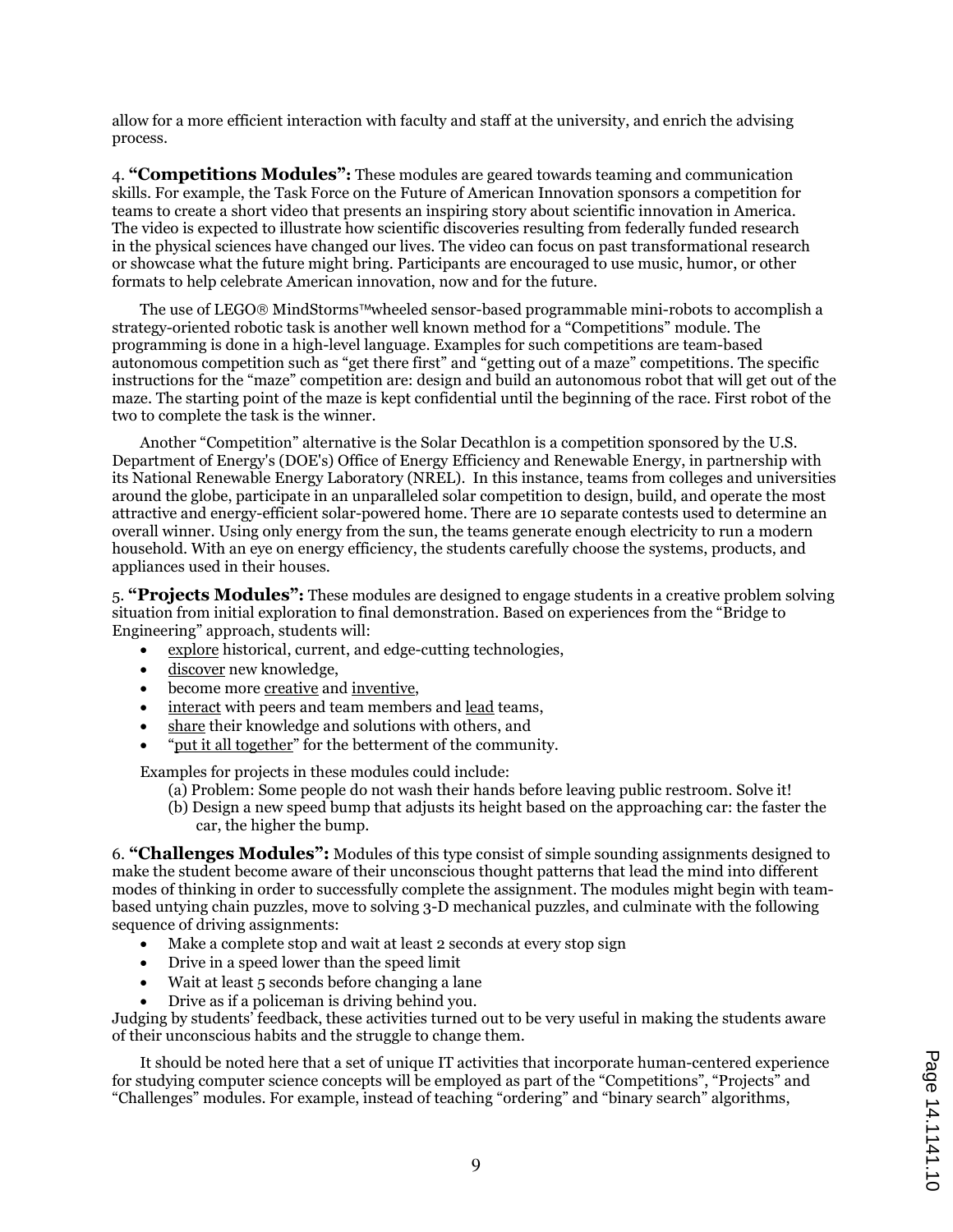"numbered" students will be asked to silently move in the classroom and explore "optimal" algorithms by observing their peers' numbers and making local decisions. The self-explored algorithms will later be discussed and programmed. This kind of class activity has proven to be very helpful in developing a more fun and creative environment. This hands-on human-based approach brings a new twist for learning and teaching in IT and CS.

7. **"Workshops Modules":** These modules are based on our experience from an NSF-funded STEP program. The success of this program indicates that incorporating its major concepts into the proposed program will meaningfully enhance students' innovation-related skills. The "Workshops" modules will run twice over two semesters. Participants will appreciate the importance and basic elements of teamwork in school, business and industry. They will understand the basic elements of effective work and communication in teams, understand the role of industry internships in engineering education, and be acquainted with the expectations that employers have for interns. In these workshops, students will understand their own personality traits, become more motivated to develop a career plan, understand how to best present themselves, and gain additional experience in making professional presentations with feedback from fellow students.

8. **"Meetings Modules":** These modules will provide the participating students with the opportunity to participate in the College of Engineering and Computer Science student professional societies and be acquainted with University administrators as well as representatives from business and industry. Professional speakers will be invited to discuss trends in technologies, professional opportunities, and the workplace. In addition, student participation will be facilitated through a variety of panel discussions with representatives of the University as well as business, government, and industry.

9. **"Beyond Engineering Modules":** These modules are provided to make technically oriented students aware that an essential part of broader-based educational experience lies in areas completely outside of science and mathematics. Students will be exposed to music, art, theatre, book-reading and so on. For example, they will experience artistic drawings using concepts from Edwards (1999). In a different activity students will be divided into several reading groups. Each team will read a book and discuss it with the whole class. In addition, specific books, e.g., "Blink," will be read by all students for class discussions. Here are some examples for relevant books:

- ≠ *Blink*, by Malcom Gladwell
- The Seven Habits of Highly Effective People, by Stephen R. Covey
- ≠ *The Art of Innovation*, by Tom Kelley and the Deep Dive story
- ≠ *Five Dysfunctions of a Team*, by Patrick M. Lencioni

10. **"Business and Industry Module**": This module is a culmination of the innovation odyssey that the students have experienced in the past three years. This particular module includes internship in industry with periodic feedback, interaction with the university, and assessment. This is where students put their knowledge and skills together to become "Innovation Ambassadors".

## **Status of the program**

The College of Engineering and Computer Science at Florida Atlantic University began the first cohort of Honors Scholars in the Innovation Leadership Honors Program in the Fall 2008 Semester. The program overlays our existing curricula in engineering and computer science and provides a select group of students an enhanced background and training in innovation, entrepreneurship, leadership, and communication. Our Honors Scholars complete both the degree requirements of their major and the special requirements of the Innovation Leadership Program.

The inaugural cohort of twenty-six students began the program by enrolling in a special section of our *Fundamentals of Engineering* course that emphasized a "systems approach" to show the integrated and interconnected nature of the seemingly disparate parts of an engineering problem. The course demonstrated that certain fundamentals are common to all disciplines and exposed students to the value of modeling and systems analysis in the design process. There were two major projects in that class that provided the hands-on experience necessary to demonstrate the design concepts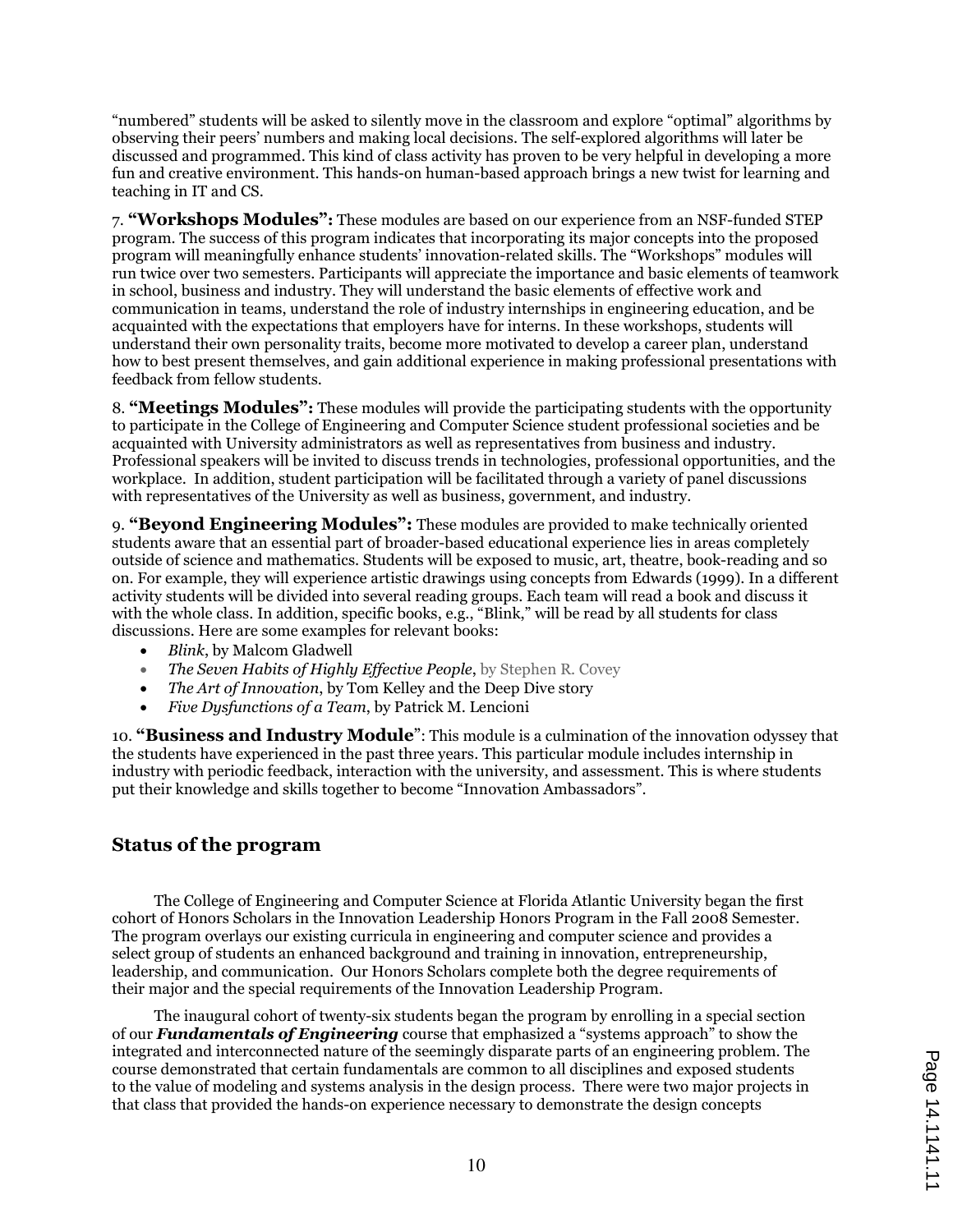presented in class lectures. In the first project, five student teams were each provided an old bicycle and a new electric blender which to build a "Human-powered Smoothie Machine". These machines competed against each other to demonstrate their capabilities as part of the FAU Sustainability Day festivities. The second major project used Electronic Article Surveillance equipment donated by a member of our Executive Advisory Council to practice the skills of on-line research, hypothesis forming and testing, and reverse engineering to determine how these devices actually worked.

This course includes a Short Course Module (for a system level understanding), Projects Module for hands-on appreciation and understanding of engineering, and a portion of a Challenges Module.

This same cohort is currently enrolled in the *Technical Writing* course. This course is specifically designed to familiarize our engineering students with the content, organization, format, and style of specific types of engineering documents. The students are learning to compose within various genres such as instructions, reports, manuals, frequently-asked-questions, as well as object and process descriptions. Opportunities to exercise oral and graphical presentation skills are also planned in the second half of the course.

Students' reactions to these classes have been very positive and constructive. Recruitment of the next cohort of Honors Scholars is well underway for the Fall semester of 2009.

#### **Assessment**

Program assessment will consist of two major ingredients (Scriven, 1991):

- **Formative evaluation** is aimed at providing information and feedback on performance, to improve the program as it develops and progresses and on supporting recommendations to continue, modify, or eliminate specific project activities and strategies. This evaluation will typically take place in short intervals, for example during each course or workshop.
	- **Summative evaluation is intended to** identify larger patterns and trends in performance, judge whether the project is proceeding as planned and evaluate whether it is meeting its stated goals and objectives according to the proposed timeline. The major aim of this sort of evaluation is to provide critical data for decision-making at all steps of project development and implementation. This level of evaluation will typically be conducted over longer intervals such as every six- to twelve- months.

As is common in the literature on evaluation of social and educational projects, two evaluation methods will be combined as follows (Denzin, N.K. and Lincoln, Y.S. (eds), 1994)

- **Qualitative evaluation** aimed at discovering, examining and analyzing phenomena, behaviors and relationships that can not be described numerically or analyzed by mathematical models. This sort of evaluation will consist of data collected by methods such as: observations in classes, videotaping selected activities, semi-structured interviews with individuals or small groups, talks with the instructors, on-going self and peer evaluations, IU and program exit interviews, and portfolio (and e-portfolios).
- ≠ **Quantitative evaluation** is based on more 'hard' data like students' grades in various courses and the percentage they attend and succeed in the courses and other activities. Quantitative evaluation will also include administrating feedback questionnaires and electronic surveys during each course or at the end of the academic year.

While the results of qualitative evaluation will be presented through verbal reports or conceptual models, the findings of quantitative techniques will involve the extensive use of mathematics and reports based on graphs and empirical data. The curriculum can and will be modified in response to on-going formative and summative feedback gathered from the preceding cohorts. Currently we are exploring new ways for assessing the teaching and learning of innovation.

# **Acknowledgement**

The proposed work has been a part of a proposal to the National Science Foundation. The authors would like to thank the Dean of College of Engineering and Computer Science for their contributions for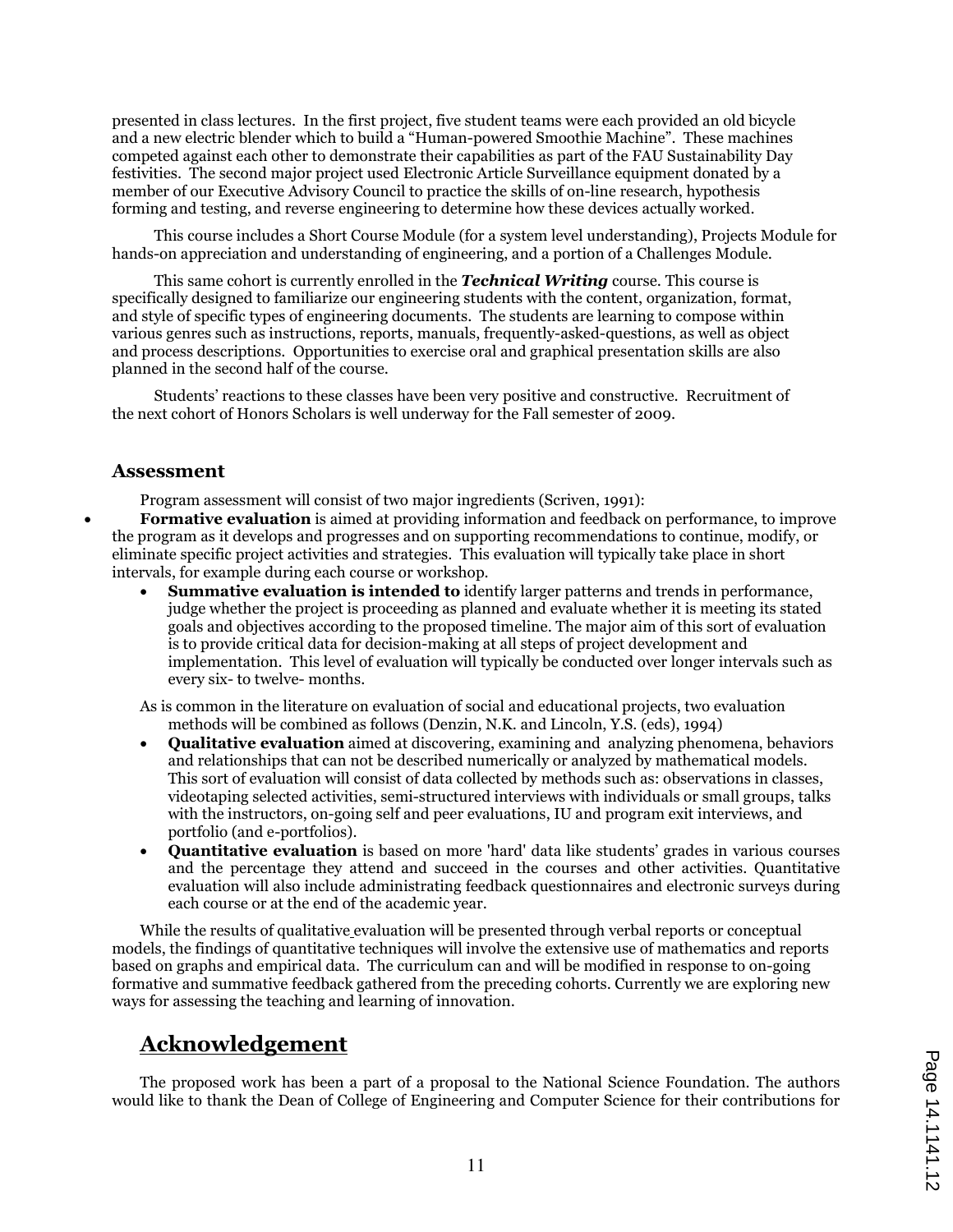their help in the program brainstorming phase.

# **References**

Altshuller, G.S. (1988). *Creativity as an exact science: The theory of the solution of inventive problems,* New York: Gordon and Breach.

Barak, M. & Mesika, P. (2007). Teaching methods for inventive problem solving in junior high school, *Thinking Skills and Creativity,* 2(1), 19-29.

Barak, M. (2004). Systematic approaches for inventive thinking and problem solving: Implications for engineering education, *International Journal of Engineering Education,* 20(4), 612-618.

Barak, M. (2006). Idea focusing versus idea generating: A course for teachers on inventive problem solving, *Innovations in Education and Teaching International.*

Barak, M. and Goffer, N. (2002). Fostering systematic innovative thinking and problem solving: Lessons education can learn from industry, *International Journal of Technology and Design Education* 12(3), 227-247.

Chau, K. W. (2005). Problem-Based Learning Approach in Accomplishing Innovation and Entrepreneurship of Civil engineering Undergraduates, *International Journal for Engineering Education,* 21 (2), 200-204.

Denzin, N.K. and Lincoln, Y.S. (eds) (1994). *Handbook of Qualitative Research,* Thousand Oaks, California: SAGE.

Eberle, B.F. (1977). *SCAMPER*, Buffalo, NY: D.O.K. Publishers.

Edwards, B. (1999). *Drawing on the Right Side of the Brain,* Tarcher Putnam, New York.

Goldenberg, J. and Mazurski, D. (2002). *Creativity in Product Innovation*, Cambridge, UK: Cambridge University Press.

Goldenberg, J., Mazurski, D. and Solomon, S. (1999). Creative sparks, *Science* 285(5433), 1495-1496.

Gundling, E. (2000). *The 3M Way to Innovation,* Kodansha International, Tokyo.

Horowitz R. & Maimon, O. (1997). Creative design methodology and the SIT method, Proceedings of DETC'97, *ASME Design Engineering Technical Conference, Sacramento*.

Leach, E. & Little, T (2005). Weaving Innovation into the Fabric of Engineering Education, *International Journal for Engineering Education*, 21 (2) 200-204.

Osborn, A.F. (1963). *Applied Imagination: Principles and Procedures of Creative Thinking* (3rd ed.), New York: Scribner.

Radcliffe, D. (2005). Innovation as a Meta-Attribute for Graduate engineers*, International Journal for Engineering Education,* 21 (2), 194-199.

Raviv, D. (2002a). "Eight Dimensional Methodology for Innovative Thinking", Proceedings of the American Society of Engineering Education (ASEE), National Conference, Montreal, Canada, June.